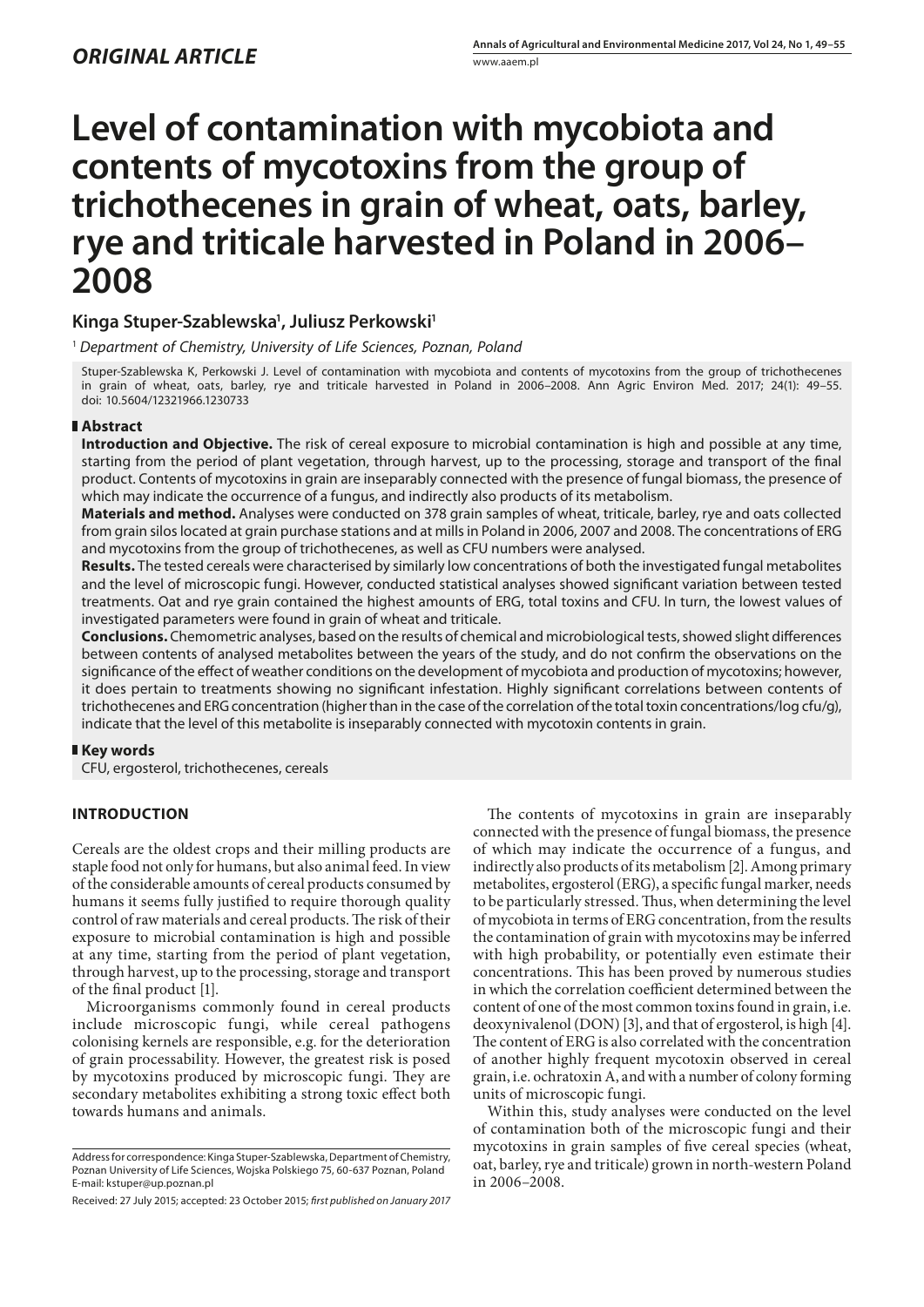Kinga Stuper-Szablewska, Juliusz Perkowski. Level of contamination with mycobiota and contents of mycotoxins from the group of trichothecenes in grain of wheat...

# **MATERIALS AND METHOD**

Grain samples of five cereal species (triticale, wheat, barley, rye, oat) were obtained in 2006–2008 from grain silos located at grain purchase stations and mills in Poland. A total of 378 samples of 5 kg each were collected in accordance with the ordinance: Sampling methods for selected food products to monitor levels of *Fusarium* toxins and criteria for analytical methods applied to assay contents of *Fusarium* toxins. The numbers of samples collected in individual years are given in Table 1.

**Table 1.** Numbers of samples of five cereal species harvested in the years 2006–2008 in south-western Poland

| Cereal           | No. of samples collected in a given year |      |      |       |  |  |  |  |  |
|------------------|------------------------------------------|------|------|-------|--|--|--|--|--|
| Year             | 2006                                     | 2007 | 2008 | Total |  |  |  |  |  |
| <b>Triticale</b> | 19                                       | 27   | 19   | 65    |  |  |  |  |  |
| Wheat            | 40                                       | 36   | 34   | 110   |  |  |  |  |  |
| <b>Barley</b>    | 24                                       | 17   | 19   | 60    |  |  |  |  |  |
| Rye              | 31                                       | 25   | 25   | 81    |  |  |  |  |  |
| Oat              | 24                                       | 20   | 18   | 62    |  |  |  |  |  |
| All cereals      | 133                                      | 129  | 116  | 378   |  |  |  |  |  |

**Analysis of trichothecenes.** Grain samples were analysed for the presence of trichothecenes according to Perkowski *et al.* (2011) [4]. Sub-samples (10 g) were extracted with acetonitrile/water (82:18) and cleaned-up on a charcoal column (Celite 545/charcoal Draco G/60/activated alumina neutral 4:3:4 (w/w/w). Trichothecenes of group A (H-2 toxin, T-2 toxin, T-2 tetraol) were analysed as TFAA derivatives. The amount of 100 μl trifluoroacetic acid anhydride was added to the dried sample. After 20 min., the reacting substance was evaporated to dryness under nitrogen. The residue was dissolved in 500 μl of isooctane and 1 μl was injected onto a gas chromatograph-mass spectrometer. Trichothecenes of group B (DON, NIV, 3-AcDON, 15-AcDON) were analysed as TMS (trimethylsilylsilyl ether) derivatives. To the dried extract, the volume of 100 μl TMSI/TMCS (trimethylsilyl imidazole/trimethylchlorosilane, v/v 100/1) mixture was added. After 10 min., 500 μl of isooctane were added and the reaction was quenched with 1 ml of water. The isooctane layer was used for the analysis, and 1 μl of the sample was injected on a GC/MS system. The analyses were run on a gas chromatograph (Hewlett Packard GC 6890) hyphenated to a mass spectrometer (Hewlett Packard 5972 A, Waldbronn, Germany), using an HP-5MS 0.25  $mm \times 30$  m capillary column. The injection port temperature was 280 °C, transfer line temperature – 280 °C, and the analyses performed with programmed temperatures, separately for group A and B trichothecenes. Group A trichothecenes were analysed using the following programmed temperatures: initial 80 °C held for 1 min, from 80 °C – 280 °C at 10 °C/min, and the final temperature maintained for 4 min. For group B trichothecenes, the initial temperature was 80 °C, held for 1 min, from 80 °C – 200 °C at 15 °C/min, held for 6 min, and from  $200^{\circ}$ C –  $280^{\circ}$ C at  $10^{\circ}$ C/min, the final temperature being maintained for 3 min. The helium flow rate was held constant at 0.7 ml/min.

Quantitative analysis was performed in the single ion monitoring (SIM) mode using the following ions for the detection of scirpentriol (STO): 456 and 555; T-2 tetraol: 455 and 568; T-2 triol: 455 and 569 and 374; HT-2: 455 and 327; T-2: 327 and 401; deoxynivalenol (DON): 103 and 512; 3-acetyldeoxynivalenol (3-AcDON): 117 and 482; 15-acetyldeoxynivalenol 15-AcDON: 193 and 482; nivalenol (NIV): 191 and 600. Qualitative analysis was performed in the SCAN mode (100–700 amu). Recovery rates for the analysed toxins were as follows: STO 82±5.3%; T-2 triol 79±5.1%; T-2 86±3.8%; T-2 tetraol 88±4.0%; HT-2 91±3.3%; DON 84±3.8%; 3-AcDON 78±4.8%; 15-AcDON 74±2.2% and NIV 81±3.8%. The limit of detection was 0.001 mg/kg.

**Chemical analysis of ergosterol.** Ergosterol was determined by high-performance liquid chromatography (HPLC) [2]. Samples containing 100 mg of ground grains were placed into 17-ml culture tubes, suspended in 2 ml of methanol, treated with 0.5 ml of 2 M aqueous sodium hydroxide, and tightly sealed. The culture tubes were then placed inside 250-ml plastic bottles, tightly sealed and placed inside a microwave oven (Model AVM 401/1WH, Whirlpool, Sweden) operating at 2,450 MHz and 900 W maximum output. Samples were irradiated (370 W) for 20 s, and after about 5 min for an additional 20 s. After 15 min., the contents of theculture tubes were neutralized with 1 M aqueous hydrochloric acid, 2 ml MeOH were added and extraction with pentane  $(3 \times 4 \text{ ml})$ carried out within the culture tubes. The combined pentane extracts were evaporated to dryness in a stream of nitrogen. Before analysis, the samples were dissolved in 4 ml of MeOH, filtered through 13-mm syringe filters with a 0.5 mm pore diameter (Fluoropore Membrane Filters, Millipore, Ireland) and evaporated to dryness in a  $N_2$  stream. The sample extract was dissolved in 1 ml of MeOH and 50 µl analysed by HPLC. Separation was performed on a  $150 \times 3.9$  mm Nova Pak C-18, 4-mm column and eluted with methanol/acetonitrile (90:10) at a flow rate of 0.6 ml/min. Ergosterol was detected with a Waters 486 Tunable Absorbance Detector (Milford, MA, USA) set at 282 nm. The presence of ERG was confirmed by a comparison of retention times and by co-injection of every 10<sup>th</sup> sample with an ergosterol standard.

**Plate flooding method with decimal dilutions.** The count of microscopic fungi per 1 g of grain was assessed using a standard plate method in accordance with the procedure of the standard PN-ISO 21527–2: 2009. *Microbiology of food and feeds. Horizontal method to determine counts of yeasts and moulds. Part 2: Method of counting colonies in products with water activity of max. 0.95*. The amount of 10 g comminuted material (in 3 replications) was suspended in 90 ml of 0.1% peptone water. After 30 min., samples were shaken for 2.5 min. Next, from the prepared suspension decimal dilutions were prepared in 0.1% peptone water solution. For this purpose, 1 ml of suspension was transferred with a sterile pipette from 3 prepared dilutions onto sterile Petri dishes (with 2 for each dilution). In the next stage, plates were flooded with agar medium containing Rose Bengal and chloramphenicol (15 ml) at a temperature of 45 °C. Plates were incubated under aerobic conditions, placed flat in a heater at a temperature of 25±1 °C for 5–7 days. After incubation, colonies were counted on selected plates (making it possible to obtain 15–150 colonies per plate), and based on the number of counted colonies, the number of colonyforming units (CFU) of microscopic fungi was calculated in 1 g of tested material (CFU/g). The result was a mean of 2 replications and expressed in log CFU/g [5].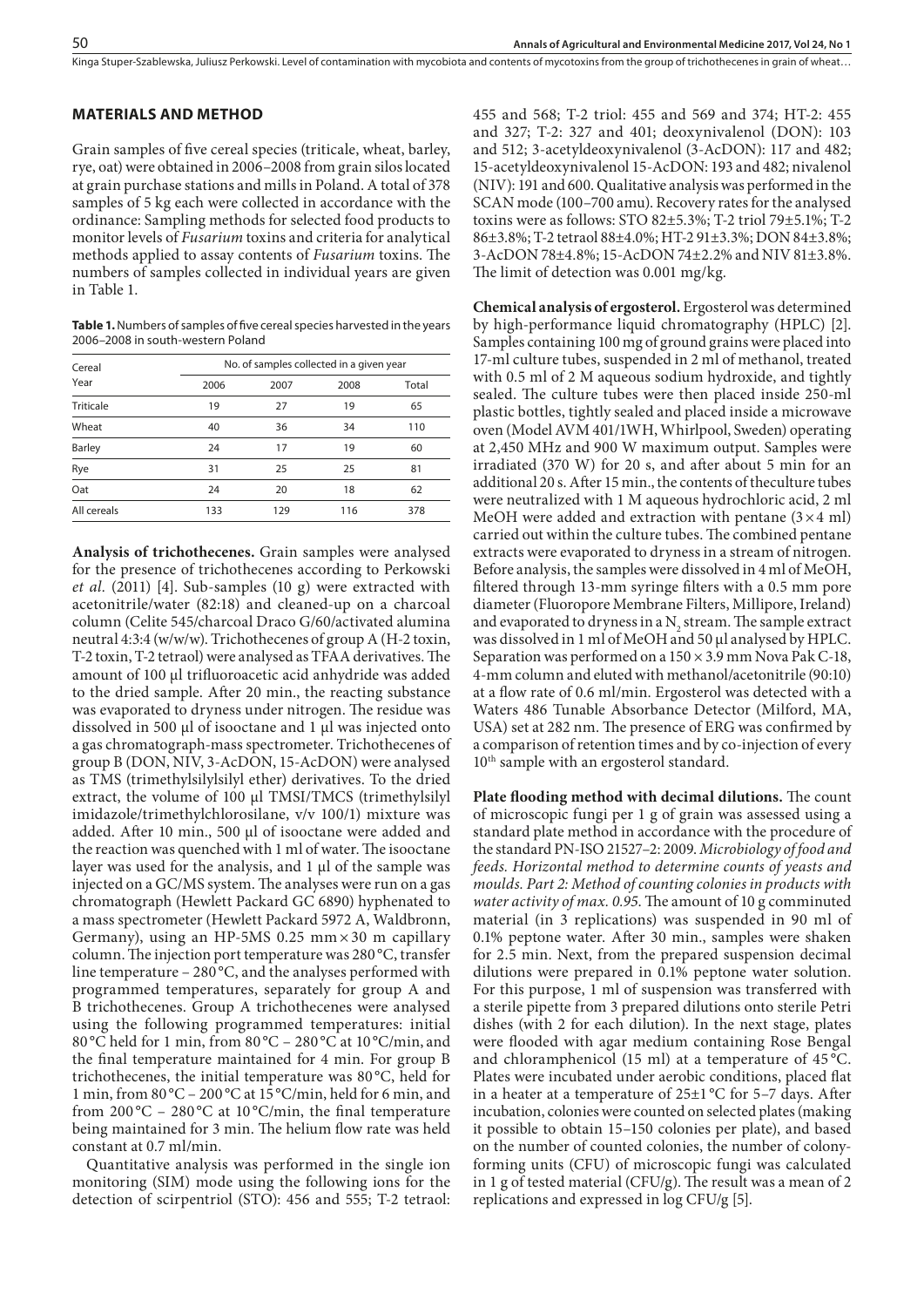Kinga Stuper-Szablewska, Juliusz Perkowski Level of contamination with mycobiota and contents of mycotoxins from the group of trichothecenes in grain of wheat...

**Analysis of fungi occurrence in wheat.** The composition of fungal species detected in wheat grain samples was analysed. The dilution method used was as follows: 1 g of ground grains was placed in 10 ml of sterile distilled water and mixed with a magnetic stirrer for 2 min. Next, 1 ml of the suspension was transferred onto PDA (potato-dextrose agar) medium in Petri dishes and spread with a sterile glass stick on the medium surface. The Petri dishes were incubated at 25 °C for 7 days. Growing mycelia were isolated on the PDA and SNA (synthetic nutrient-poor agar) media to identify fungal species. The identification was carried out on the basis of colony and spore morphology using keys [5].

**Statistical analysis.** Results were subjected to statistical analysis using the STATISTICA v 8.0 software. In order to compare the contents of individual metabolites in the samples, Tukey's multiple comparison procedure was applied. Moreover, values of Pearson's linear correlation coefficients were also determined at the following significance levels: α=0.05, α=0,01 and α=0,001 (\*, \*\*, \*\*\*) between ERG and trichothecene concentrations and the number of CFU. In order to determine the effect of weather conditions on the level of wheat grain contamination with mycobiota and mycotoxins, multiple regression was applied and Pearson's linear correlation coefficient calculated at the level of significance α=0.05 between analysed factors.

#### **RESULTS**

Analyses were conducted on 378 grain samples of wheat, triticale, barley, rye and oat in 2006, 2007 and 2008. In 2006, a total of 133 grain samples of 5 cereal species were tested. In that year, the contents of ERG and mycotoxins from the trichothecene group, as well as the number of CFU, were analysed (Tab. 2A). Among the investigated cereal species, oat grain was characterised by the highest concentrations of ERG, total toxins and CFU levels, which were recorded at 10.01 mg/ kg, 0,097 mg/kg and 3.40 log cfu/g. In contrast, in triticale grain, the lowest values of analysed metabolites and CFU were recorded, i.e. ERG concentration was 3.46 mg/kg, total toxin concentration of 0,024 mg/kg, while the content of microscopic fungi expressed in colony forming units was 1.53 log cfu/g. The other cereals contained by approx. 50% less ERG than oats. In contrast, total toxin concentration in rye grain was slightly lower than in oat grain. Wheat and barley grain did not differ significantly in terms of their total trichothecene contents, which amounted to 0,038 and 0,036 mg/kg, respectively. Wheat, barley and rye differed in terms of their CFU levels, which were 1.75, 2.05 and 2.36 log cfu/g, respectively. The content of microscopic fungi in wheat grain did not differ significantly from their contents in triticale.

Oat and rye grains varied the greatest in terms of their contents of analysed mycotoxins (Tab. 2B). In grain samples of these cereals, the following mycotoxins were detected at various concentrations: STO, T-2 Tetraol, T-2 Triol, DAS,

**Table 2.** Range and mean concentrations of total toxins, ergosterol and value of log cfu/g (A), mean concentrations of trichothecenes A and B (B) in grains of 5 cereal species harvested in 2006, and correlations between analysed traits (C)

Mean ERG concentration (mg/kg) Mean total toxin concentrations (mg/kg) Log cfu/g

| Α                | No. of                                                                                 | Mean ERG concentration (mg/kg) |                                           |                      |                 | iviean total toxin concentrations (mg/kg) |                      |                                           |                                         | Log cru/g         |                   |  |  |
|------------------|----------------------------------------------------------------------------------------|--------------------------------|-------------------------------------------|----------------------|-----------------|-------------------------------------------|----------------------|-------------------------------------------|-----------------------------------------|-------------------|-------------------|--|--|
| Cereal           | samples                                                                                | Range                          |                                           | Mean                 |                 | Range                                     | Mean                 |                                           | Range                                   |                   | Mean              |  |  |
| <b>Triticale</b> | 19                                                                                     | $1.28 - 6.45$                  |                                           | 3.46 <sup>a</sup>    | $0.009 - 0.043$ |                                           | $0,024$ <sup>a</sup> |                                           | $1.05 - 2.66$                           |                   | 1.53 <sup>a</sup> |  |  |
| Wheat            | 35                                                                                     | $1.14 - 7.51$                  |                                           | 4.41 <sup>b</sup>    | $0,011 - 0,062$ |                                           | $0,038^{b}$          |                                           | $1.28 - 2.67$                           |                   | 1.75 <sup>a</sup> |  |  |
| Barley           | 24                                                                                     | 2.99-9.35                      |                                           | 6.14 <sup>c</sup>    |                 | $0,010 - 0,073$                           | 0,036 <sup>b</sup>   |                                           | $1.35 - 2.67$                           |                   | 2.05 <sup>b</sup> |  |  |
| Rye              | 31                                                                                     | $4.22 - 9.67$                  |                                           | 6.73c                | $0,040 - 0,132$ |                                           | $0,080$ c            |                                           | $1.24 - 2.78$                           | 2.36 <sup>c</sup> |                   |  |  |
| Oat              | 24                                                                                     | 5.84-14.81                     |                                           | 10.01 <sup>d</sup>   | $0,067 - 0,133$ |                                           | 0.097 <sup>d</sup>   |                                           | $2.59 - 4.55$                           | 3.40 <sup>d</sup> |                   |  |  |
| All cereals      | 133                                                                                    | 1.14-14.81                     |                                           | 6.15                 | $0,009 - 0,133$ |                                           | 0,057                |                                           | $1.05 - 4.55$                           |                   | 2.26              |  |  |
|                  | Identical letters in rows - no differences at the level of significance $\alpha$ =0.05 |                                |                                           |                      |                 |                                           |                      |                                           |                                         |                   |                   |  |  |
| B                | Number of                                                                              |                                | Concentration of trichothecenes A (mq/kq) |                      |                 |                                           |                      | Concentration of trichothecenes B (mg/kg) |                                         |                   |                   |  |  |
| Cereal           | samples                                                                                | <b>STO</b>                     | T-2 Tetraol                               | T-2 Triol            | DAS             | $HT-2$                                    | <b>DON</b>           | Fus-X                                     | 3-AcDON                                 | 15-AcDON          | <b>NIV</b>        |  |  |
| Triticale        | 19                                                                                     | 0,001                          | 0.004                                     | $<$ LOD              | $<$ LOD         | $<$ LOD                                   | 0,010                | $<$ LOD                                   | 0,002                                   | 0,001             | 0,005             |  |  |
| Wheat            | 35                                                                                     | 0,001                          | 0,005                                     | 0,001                | 0,001           | 0,001                                     | 0,017                | $<$ LOD                                   | 0,001                                   | 0,002             | 0,009             |  |  |
| Barley           | 24                                                                                     | 0,004                          | 0,002                                     | 0,001                | $<$ LOD         | 0,001                                     | 0,015                | $<$ LOD                                   | 0,002                                   | 0,001             | 0,009             |  |  |
| Rye              | 31                                                                                     | 0,005                          | 0,002                                     | 0,001                | 0,005           | 0,001                                     | 0,046                | 0,001                                     | 0,003                                   | 0,003             | 0,013             |  |  |
| Oat              | 24                                                                                     | 0,003                          | 0,004                                     | 0,005                | 0,004           | 0,005                                     | 0,037                | 0,002                                     | 0,005                                   | 0,005             | 0,027             |  |  |
| All cereals      | 133                                                                                    | 0,003                          | 0,003                                     | 0,002                | 0,002           | 0,002                                     | 0,026                | 0,001                                     | 0,003                                   | 0,003             | 0,013             |  |  |
|                  |                                                                                        |                                |                                           |                      |                 | Correlation coefficient                   |                      |                                           |                                         |                   |                   |  |  |
| C<br>Cereal      | ERG/ total toxin<br>concentrations                                                     |                                |                                           | ERG/DON<br>ERG/NIV   |                 |                                           | ERG/log cfu/g        |                                           | total toxin concentration/<br>log cfu/g |                   |                   |  |  |
| Triticale        |                                                                                        | $0.8035***$                    |                                           | $0.7982***$          |                 | 0,2535                                    |                      | $0.8799***$                               |                                         | $0.7961**$        |                   |  |  |
| Wheat            |                                                                                        | $0.6886**$                     |                                           | 0,3213               |                 | $0.5278**$                                | $0.6056**$           |                                           |                                         | $0.3219*$         |                   |  |  |
| Barley           | $0,7135**$                                                                             |                                |                                           | $0,6547**$<br>0,1977 |                 | $0,6466**$                                |                      |                                           | $0,5069**$                              |                   |                   |  |  |
| Rye              |                                                                                        | $0.5255***$                    |                                           | $0.6384**$           | $-0,3767$       |                                           | $0,7538**$           |                                           |                                         | 0,2269            |                   |  |  |
| Oat              |                                                                                        | $0.7860***$                    |                                           | 0,1298               |                 | $0,4258*$                                 |                      | $0.7469**$                                |                                         | $0,6888**$        |                   |  |  |
| All cereals      | $0.7629***$                                                                            |                                |                                           | $0.4187*$            |                 | $0.5219**$                                | $0.8559***$          |                                           |                                         | $0.7586***$       |                   |  |  |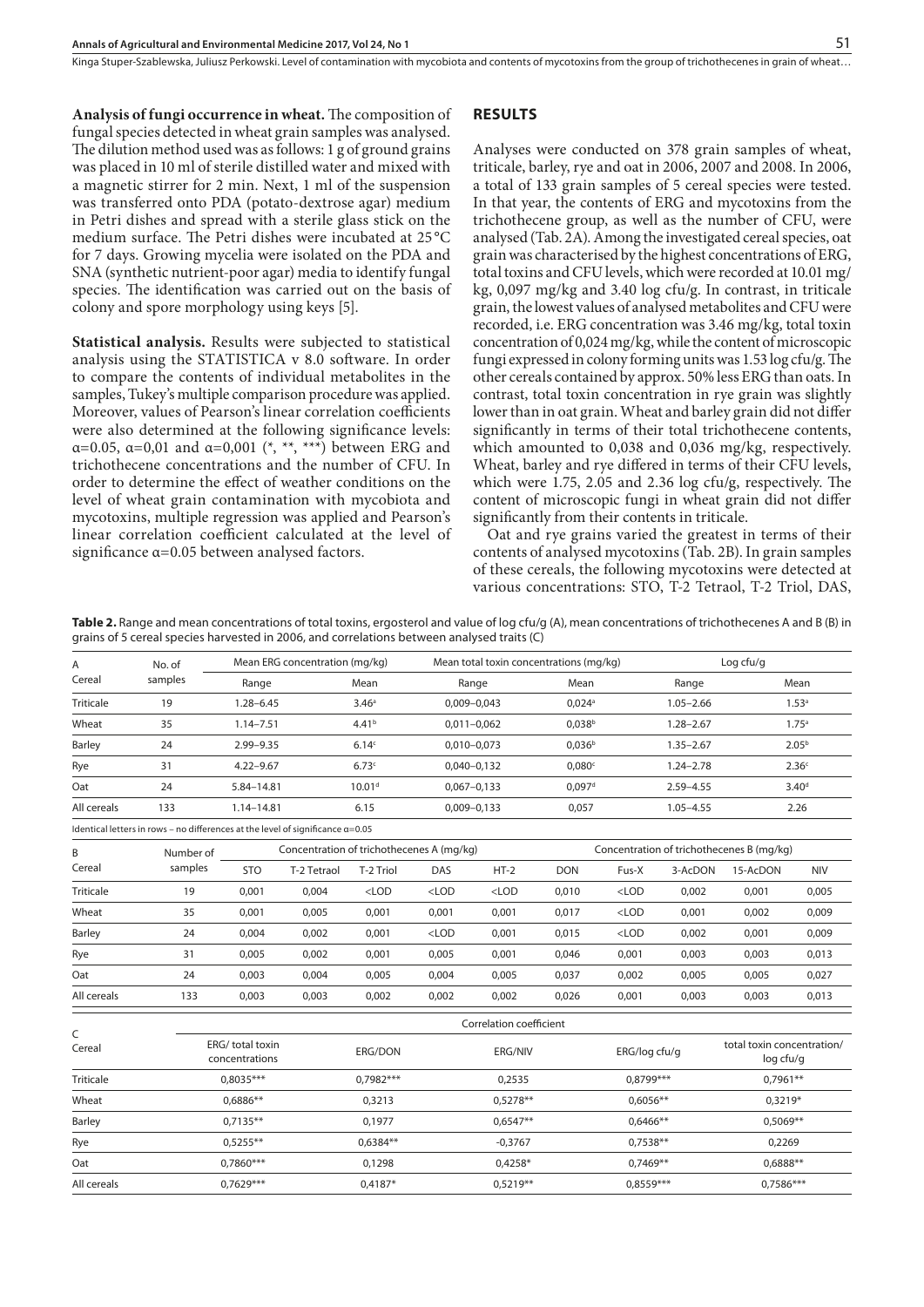Kinga Stuper-Szablewska, Juliusz Perkowski. Level of contamination with mycobiota and contents of mycotoxins from the group of trichothecenes in grain of wheat...

HT-2, DON, Fus-X, 3-AcDON, 15-AcDON and NIV. Wheat grain ranked third in terms of the diversity of identified mycotoxins, followed by barley and triticale. Approx. 80% of all analysed samples contained group A trichothecenes: STO and T-2 Tetraol, and group B trichothecenes: DON, 3-AcDON, 15-AcDON and NIV. The other analysed mycotoxins were found in these cereals at trace amounts. Among the investigated mycotoxins the highest concentration of 0,046 mg/kg was recorded in rye grain for DON and for NIV in oat grain, amounting to 0,027 mg/kg.

Based on the conducted statistical analysis, the correlation coefficients between analysed cereal characteristics were calculated. Highly significant correlations were found between ERG concentration and total toxin concentration, and between ERG concentration and log cfu/g for all the tested cereal species. In the case of correlations for concentrations, that of total toxin and log cfu/g was significant for all cereals, except for rye, although at lower confidence levels for the correlation coefficients determined for the ERG/total toxins and ERG/log cfu/g. Moreover, significant correlations were also observed between ERG and DON concentrations for triticale and rye. Significant correlations between ERG and NIV concentrations were also found in wheat, barley and oats. When considering all the cereal samples analysed in 2006, significant correlations were observed between the analysed characteristics (Tab. 2C).

In 2007, a total of 129 grain samples of 5 cereal species were tested. In that year, similar to the previous year, the contents of ERG, mycotoxins from the trichothecene group, as well as CFU numbers, were analysed (Tab. 3A). Among the investigated cereal species, oats and rye had the highest ERG concentration, amounting to 9.79 and 9.69 mg/kg, respectively. In contrast, the lowest concentration of this metabolite, amounting to 1.90 mg/kg, was detected in wheat grain. Total toxin concentration of 0,081mg/kg was the highest in samples of oat grain, while the lowest, amounting to 0,018 mg/kg, was found in samples of wheat grain. Similar trends as those for the level of mycotoxins and ERG were found for CFU levels, as oat grain contained the greatest counts of microscopic fungi (3.16 log cfu/g), while in wheat grain it was the lowest (1.26 log cfu/g). Almost 90% of the analysed samples contained DON and NIV, while approx. 65% contained T-2 Triol (Tab. 3B). Rye grain was characterised by the highest concentrations of DON (0,053 mg/kg) and NIV (0,026 mg/kg). Wheat grain contained the lowest DON concentration, amounting to 0,013 mg/kg, whereas in triticale grain the lowest NIV amounts were detected – 0,003 mg/kg.

Based on the conducted statistical analysis, correlation coefficients were determined between the analysed characteristics of cereals (Tab. 3C). Highly significant correlations were observed between ERG concentration and total toxin concentration, as well as between ERG concentration and log cfu/g for all the tested cereals. In the case of correlations for concentrations, that of total toxins and log cfu/g was significant for all cereals, except rye, although

**Table 3.** Range and mean concentrations of total toxins and ergosterol and the value of log cfu/g (A), mean concentrations of trichothecenes A and B (B) in grains of 5 cereal species harvested in 2007, and correlations between analysed traits (C)

| Α           | No. of                                                                        | Mean ERG concentration (mg/kg)                      |             |                                           |                 |                         | Mean total toxin concentrations (mg/kg)   |               | Log cfu/g     |                                          |                   |  |
|-------------|-------------------------------------------------------------------------------|-----------------------------------------------------|-------------|-------------------------------------------|-----------------|-------------------------|-------------------------------------------|---------------|---------------|------------------------------------------|-------------------|--|
| Cereal      | samples                                                                       | Range                                               |             | Mean                                      | Range           |                         | Mean                                      |               | Range         |                                          | Mean              |  |
| Triticale   | 27                                                                            | $1.09 - 7.26$                                       |             | 3.13 <sup>a</sup>                         | $0,010 - 0,047$ |                         | $0,031$ <sup>a</sup>                      |               | $1.05 - 2.66$ |                                          | 1.44 <sup>a</sup> |  |
| Wheat       | 31                                                                            | $0.58 - 4.61$                                       |             | 1.90 <sup>b</sup>                         | $0,004 - 0,026$ |                         | 0,018 <sup>b</sup>                        |               | $1.28 - 2.67$ |                                          | 1.26 <sup>b</sup> |  |
| Barley      | 17                                                                            | $2.08 - 9.54$                                       |             | 7.28c                                     | $0,008 - 0,069$ |                         | 0.052 <sup>b</sup>                        |               | $1.35 - 2.67$ |                                          | 1.81 <sup>c</sup> |  |
| Rye         | 25                                                                            | $4.55 - 13.00$                                      |             | 9.69 <sup>d</sup>                         | $0,027-0,083$   |                         | 0.074c                                    | $1.24 - 2.78$ |               | 2.97 <sup>d</sup>                        |                   |  |
| Oat         | 20                                                                            | $5.64 - 11.67$                                      |             | 9.79 <sup>d</sup>                         | $0,044 - 0,124$ |                         | 0.081 <sup>d</sup>                        |               | $2.59 - 4.55$ | 3.16 <sup>d</sup>                        |                   |  |
| All cereals | 129                                                                           | $0.58 - 13.00$                                      |             | 6.36                                      | $0,004 - 0,124$ |                         | 0,047                                     |               | $1.05 - 4.55$ |                                          | 2.04              |  |
|             | letters in rows - no differences at the level of significance $\alpha = 0.05$ |                                                     |             |                                           |                 |                         |                                           |               |               |                                          |                   |  |
| B           | No. of                                                                        |                                                     |             | Concentration of trichothecenes A (mq/kq) |                 |                         | Concentration of trichothecenes B (mq/kq) |               |               |                                          |                   |  |
| Cereal      | samples                                                                       | <b>STO</b>                                          | T-2 Tetraol | T-2 Triol                                 | DAS             | $HT-2$                  | <b>DON</b>                                | Fus-X         | 3-AcDON       | 15-AcDON                                 | <b>NIV</b>        |  |
| Triticale   | 27                                                                            | $<$ LOD                                             | 0,002       | 0,003                                     | 0,001           | 0,001                   | 0,017                                     | 0,004         | 0,004         | 0,003                                    | 0,003             |  |
| Wheat       | 31                                                                            | 0,004                                               | $<$ LOD     | 0,001                                     | $<$ LOD         | 0,001                   | 0,013                                     | $<$ LOD       | $<$ LOD       | 0,004                                    | 0,012             |  |
| Barley      | 17                                                                            | 0,004                                               | 0,006       | 0,004                                     | 0,001           | 0,001                   | 0024                                      | 0,002         | 0,002         | 0,011                                    | 0,007             |  |
| Rye         | 25                                                                            | $<$ LOD                                             | 0,001       | 0,001                                     | 0,008           | $<$ LOD                 | 0,053                                     | 0,001         | 0.,006        | 0,002                                    | 0,026             |  |
| Oat         | 20                                                                            | 0,002                                               | 0,004       | 0,005                                     | 0,004           | 0,004                   | 0,025                                     | $<$ LOD       | 0,002         | 0,001                                    | 0,009             |  |
| All cereals | 129                                                                           | 0,004                                               | 0,005       | 0,003                                     | 0,007           | 0,002                   | 0,029                                     | 0,001         | 0,002         | 0,007                                    | 0,016             |  |
|             |                                                                               |                                                     |             |                                           |                 | Correlation coefficient |                                           |               |               |                                          |                   |  |
| C<br>Cereal |                                                                               | <b>ERG/total toxin</b><br>ERG/DON<br>concentrations |             |                                           |                 | ERG/NIV                 |                                           | ERG/log cfu/g |               | Total toxin concentrations/<br>log cfu/g |                   |  |
| Triticale   |                                                                               | $0,7105***$                                         |             | $0,7321**$                                |                 | 0,3265                  |                                           | 0,8958***     |               | $0.5237**$                               |                   |  |
| Wheat       |                                                                               | $0.7032**$                                          |             | 0,4867*                                   |                 | $0,4957*$               |                                           | $0,7215**$    |               | 0,4284*                                  |                   |  |
| Barley      |                                                                               | $0,6489**$                                          |             | $0,3652*$                                 | $0,7012**$      |                         | $0,7019**$                                |               |               | $0,5654**$                               |                   |  |
| Rye         |                                                                               | $0.5527**$                                          |             | $0.7008**$                                | $-0,4347$       |                         | $0,8326***$                               |               |               | 0,3661                                   |                   |  |
| Oat         |                                                                               | $0,8106***$                                         |             | $0,4204*$                                 |                 | 0,3471                  |                                           | $0,7558***$   |               | $0,7205**$                               |                   |  |
| All cereals |                                                                               | $0,7248***$                                         |             | $0,5681**$                                | $0,6022**$      |                         | $0,8726***$                               |               |               | 0,7895***                                |                   |  |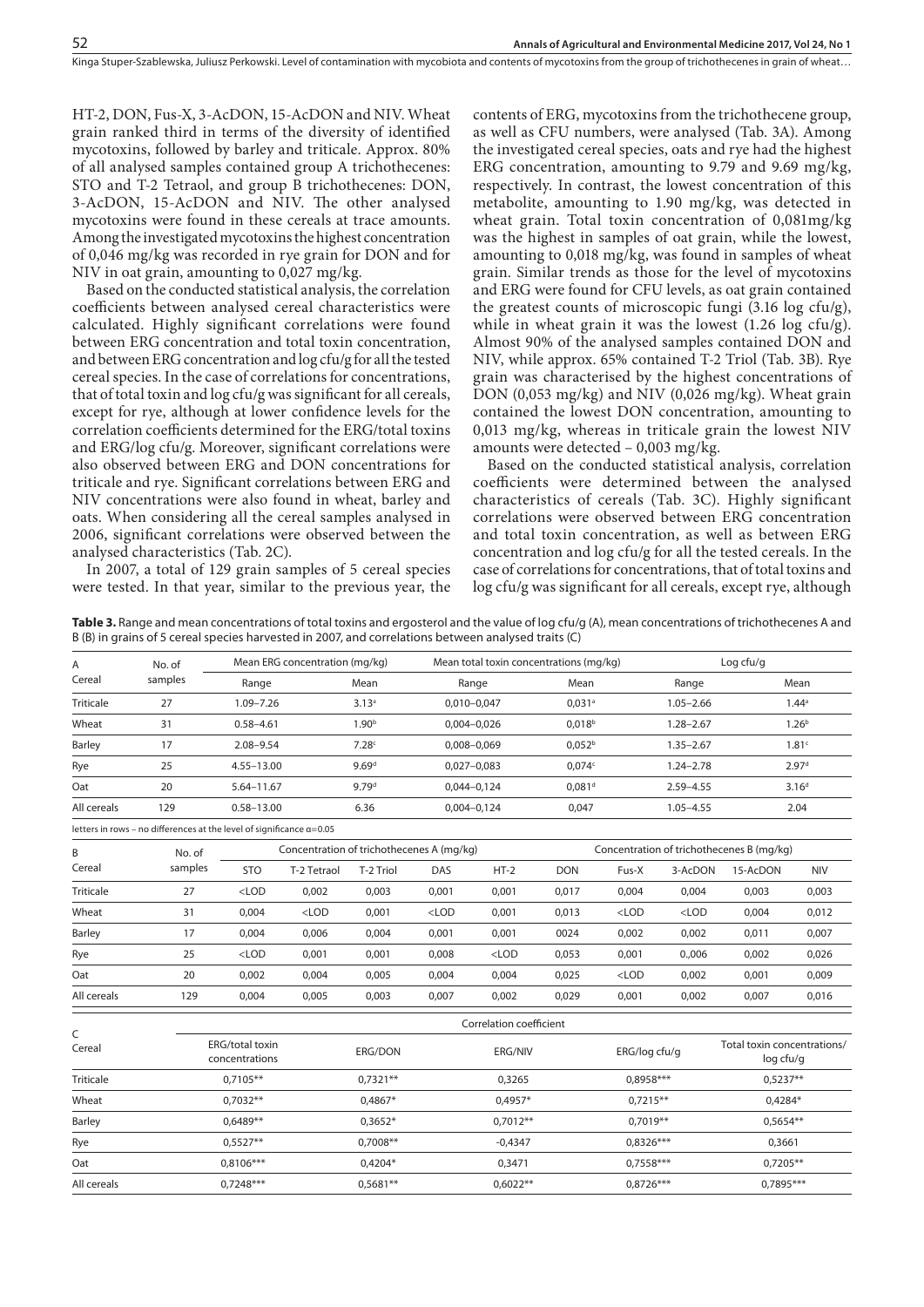Kinga Stuper-Szablewska, Juliusz Perkowski Level of contamination with mycobiota and contents of mycotoxins from the group of trichothecenes in grain of wheat...

**Table 4.** Range and mean concentrations of total toxins and ergosterol, and the value of log cfu/g (A), mean concentrations of trichothecenes A and B (B) in grains of 5 cereal species harvested in 2008, and correlations between analysed traits (C)

| A<br>No. of<br>samples<br>Cereal                                                        |         | ERG concentration (mg/kg)                 |                   | Mean total toxin concentrations (mg/kg) |                                           | Log cfu/g         |                   |  |  |
|-----------------------------------------------------------------------------------------|---------|-------------------------------------------|-------------------|-----------------------------------------|-------------------------------------------|-------------------|-------------------|--|--|
|                                                                                         |         | Range                                     | Mean              | Range                                   | Mean                                      | Range             | Mean              |  |  |
| <b>Triticale</b>                                                                        | 19      | $1.10 - 5.40$                             | 2.80 <sup>a</sup> | $0,006 - 0,041$                         | $0,033$ <sup>a</sup>                      | $1.22 - 1.84$     | 1.52 <sup>a</sup> |  |  |
| Wheat                                                                                   | 35      | $0.47 - 5.21$                             | 2.01 <sup>a</sup> | $0,012-0,033$                           | $0,028$ <sup>a</sup>                      | $1.13 - 2.10$     | 1.30 <sup>b</sup> |  |  |
| Barley                                                                                  | 19      | $4.95 - 9.77$                             | 7.33 <sup>b</sup> | $0.023 - 0.091$                         | 0,083 <sup>b</sup>                        | $1.68 - 2.59$     | 2.11 <sup>c</sup> |  |  |
| Rye                                                                                     | 25      | $9.05 - 13.96$                            | 11.54c            | $0,021-0,151$                           | 0,117c                                    | $2.47 - 3.56$     | 3.42 <sup>d</sup> |  |  |
| Oat                                                                                     | 18      | $6.82 - 15.68$                            | 11.32c            | $0,063 - 0,137$                         | 0,121c                                    | $2.31 - 3.83$     | 3.20 <sup>d</sup> |  |  |
| All cereals                                                                             | 116     | $0.47 - 15.68$                            | 7.00              | $0,006 - 0,151$                         | 0,061                                     | $1.13 - 3.83$     | 2.12              |  |  |
| Identical letters in rows – no differences at the level of significance $\alpha = 0.05$ |         |                                           |                   |                                         |                                           |                   |                   |  |  |
| B<br>No. of                                                                             |         | Concentration of trichothecenes A (mg/kg) |                   |                                         | Concentration of trichothecenes B (mg/kg) |                   |                   |  |  |
| Carasl                                                                                  | camples |                                           | ___ _ _ _ _ _ _   | $ -$                                    | ----                                      | -  - . -  . - . - |                   |  |  |

| Cereal           | samples | <b>STO</b> | T-2 Tetraol | T-2 Triol | DAS   | $HT-2$  | DON   | Fus-X   | 3-AcDON | 15-AcDON | <b>NIV</b> |
|------------------|---------|------------|-------------|-----------|-------|---------|-------|---------|---------|----------|------------|
| <b>Triticale</b> | 19      | 0.002      | 0.001       | 0.001     | 0.002 | $<$ LOD | 0.021 | 0.003   | 0.001   | 0.004    | 0.001      |
| Wheat            | 35      | 0.006      | 0.003       | $<$ LOD   | 0.001 | 0.007   | 0.025 | $<$ LOD | 0.003   | 0.001    | 0.009      |
| Barley           | 19      | $<$ LOD    | 0.004       | 0.003     | 0.002 | 0.002   | 0.041 | 0.001   | 0.001   | 0.004    | 0.001      |
| Rye              | 25      | 0.001      | $<$ LOD     | 0.007     | 0.007 | 0.001   | 0.038 | 0.003   | 0.005   | 0.008    | 0.038      |
| Oat              | 18      | $<$ LOD    | 0.002       | 0.001     | 0.002 | 0.003   | 0.019 | 0.002   | 0.007   | 0.005    | 0.016      |
| All cereals      | 116     | 0.008      | 0.004       | 0.004     | 0.006 | 0.005   | 0.015 | 0.002   | 0.003   | 0.004    | 0.011      |

| C<br>Cereal   | Correlation coefficient            |            |            |               |                                          |  |  |  |  |  |  |
|---------------|------------------------------------|------------|------------|---------------|------------------------------------------|--|--|--|--|--|--|
|               | ERG/ total toxin<br>concentrations | ERG/DON    | ERG/NIV    | ERG/log cfu/g | Total toxin concentrations/<br>log cfu/g |  |  |  |  |  |  |
| Triticale     | $0.6120**$                         | $0.6621**$ | 0.3022     | $0.6732**$    | $0.4809*$                                |  |  |  |  |  |  |
| Wheat         | $0.5419**$                         | 0.3183     | 0.3631     | $0.6016**$    | $0.5172**$                               |  |  |  |  |  |  |
| <b>Barley</b> | $0.6720**$                         | $0.4021*$  | $0.4228*$  | $0.5271**$    | $0.5997**$                               |  |  |  |  |  |  |
| Rye           | $0.5277**$                         | $0.6284**$ | $-0.3712$  | $0.6922**$    | $0.4180*$                                |  |  |  |  |  |  |
| Oat           | $0.7202**$                         | $0.4622*$  | $0.4333*$  | $0.5852**$    | $0.6241**$                               |  |  |  |  |  |  |
| All cereals   | $0.5831**$                         | $0.4101*$  | $0.5284**$ | $0.5882**$    | $0.6478**$                               |  |  |  |  |  |  |

at lower confidence levels than the correlation coefficients for ERG/total toxins and ERG/log cfu/g. For all analysed cereal species, significant correlations were also observed between ERG and DON concentrations, while significant correlations were found between ERG and NIV concentrations in wheat and barley.

In 2008, a total of 116 grain samples of 5 cereal species were tested. In that year, similar to the previous years, analyses were conducted on the contents of ERG, mycotoxins from the trichothecene group, as well as the number of CFU (Tab. 4A). Among the analysed cereal species, rye and oats were characterised by the highest ERG concentration, amounting to 11.54 and 11.32 mg/kg. In contrast, the lowest concentration of this metabolite, amounting to 2.01 mg/kg, was recorded in wheat grain. Total toxin concentration was the highest (0.121 mg/kg) in samples of oat grain, while the lowest level, at 0,028 mg/kg, was found in samples of wheat grain. A similar trend to that observed for the levels of mycotoxins and ERG was found for CFU, i.e. oat grain contained the greatest amounts of microscopic fungi (3.20 log cfu/g), rye grain contained a similar count of moulds amounting to 2.42 log cfu/g, while in wheat grain it was the lowest (1.30 log cfu/g). Over 95% of the analysed samples contained DON and NIV, while DAS was detected in approx. 70% samples. Barley grain had the highest DON concentration (0,041 mg/kg), while the highest NIV concentration was found in rye grain (0.037 mg/kg). Oat grain contained the lowest DON concentration, amounting

to 0.019 mg/kg, while triticale grain contained the lowest amount of NIV at 0.001 mg/kg (Tab. 4B).

Based on the conducted statistical analysis, correlation coefficients were determined between analysed cereal characteristics. Highly significant correlations were observed between ERG concentration and total toxin concentration, ERG concentration and log cfu/g, and between total toxin concentration and log cfu/g for all tested cereals. In all tested cereal species, except for wheat, a significant correlation was found between ERG and DON concentrations. Significant correlations between ERG and NIV concentrations were also found in the case of barley and oats (Tab. 4C).

#### **DISCUSSION**

During 2006–2008, the tested cereal species had similar low concentrations, both for the tested fungal metabolites and the level of microscopic fungi. However, statistical analyses showed a significant variation between the tested grains. Oat and rye grain contained the highest amounts of ERG, total toxins and CFU. In turn, the lowest values of the investigated parameters were recorded for wheat and triticale grain. Based on the recorded results, it may be stated that the amount of mycobiota in naturally infested grain varies for each tested cereal species. Thus, the results need to be compared with current literature data presented on the subject, since presently there are no binding legal regulations in this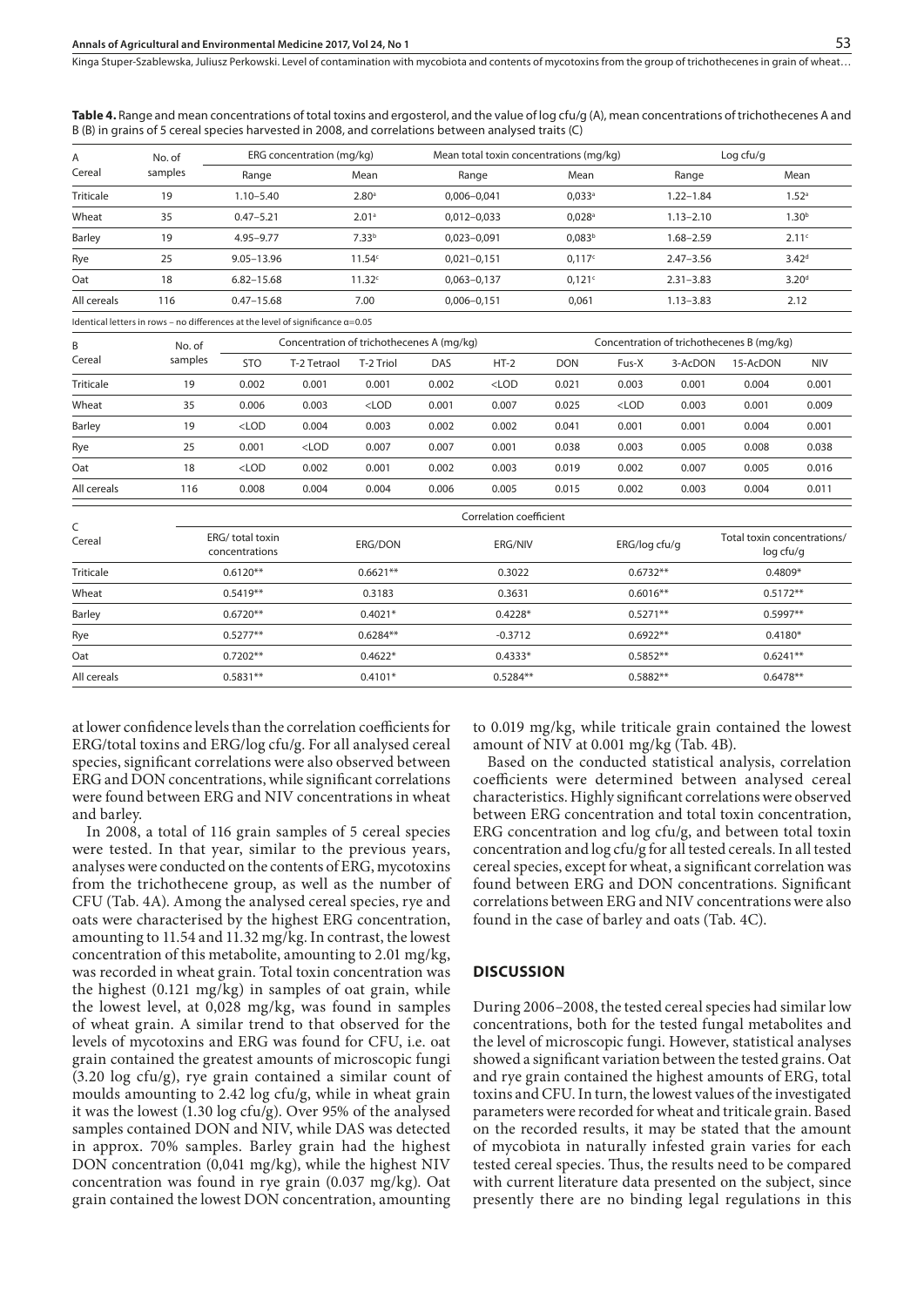respect. Initially, ERG concentration of 3 mg/kg [6] was assumed as the safe content of mycobiota in healthy grain. On the other hand, based on their extensive studies, Schnörer and Johnson (1992) [7] proposed the range of concentrations for this metabolite at 1–9 mg/kg as the boundary value for grain for human consumption. The determined mean ERG concentrations for all the tested cereals did not exceed the boundary value indicated in literature. However, between the tested cereal species differences were found in the mean ERG concentration. When investigating individual cereals it was found that in oat and rye grain the recorded concentrations exceeded 9 mg/kg. Similar differences between contents of mycobiota for individual cereals were observed by Schnörer and Johnson (1992) [7] who, for wheat, recorded the range of ERG concentrations from 0.32–4.40 mg/kg, for triticale the mean concentration of this metabolite was 5.20 mg/kg, whereas for rye it was 5.10 mg/kg. Perkowski et al. (2008) [7] recorded ERG concentrations in grain samples of wheat, barley and oats. The highest concentration of this metabolite, i.e. 8.69 mg/kg, was found in oat grain, it was lower in barley grain at 2.39 mg/kg, and the lowest in wheat grain at 1.26 mg/kg. Stuper et al. (2008) [8] also observed that among the analysed cereals wheat was characterised by the lowest mean ERG concentration of 2.87 mg/kg, while the other tested cereals contained greater amounts of this metabolite in the following order: triticale at 4.67 mg/kg, rye 9.97 mg/kg, barley 11.38 mg/kg and oats at 14.98 mg/kg. Similar results concerning ERG concentrations in wheat grain were reported by Seitz et al. (1977) [9] and Müller and Lehn (1988) [10]. In barley grain in 1983–1985, Müller and Lehn (1988) [10] observed no significant differences between ERG contents depending on the year of analysis, with ERG concentrations ranging from 2.03–3.06 mg/kg. Miedaner and Perkowski (1996) [11] in artificially inoculated samples strongly infested with *Fusarium culmorum* observed a great variation in ERG concentrations in rye grain tested in 1992–1993, while the mean concentration of this metabolite in relation to naturally infested samples was markedly higher, amounting to 85 mg/kg in 1992, while it was 66 mg/kg in 1993.

Contents of microscopic fungi measured by colony forming units was low in all cereals, ranging from  $10<sup>1</sup>$  cfu/g to over 103 cfu/g. The greatest number of CFU was recorded in barley grain, while mycological contamination in cereals at  $10^3 10<sup>4</sup>$  cfu/g is considered to be natural infestation [7]. Results comparable to those presented in this study in the case of CFU levels in barley grain were reported by Gawrysiak-Witulska et al. (2008) [12]. In grain immediately after harvest they recorded approx. 10<sup>4</sup> cfu/g. In turn, Baliukoniene et al. (2003) [13] reported higher CFU levels in tested barley grain (4.3 log cfu/g) and wheat grain (4.2 log cfu/g) in samples from family farms in Lithuania. Neagu and Tofan (2008) [14] analysed samples of wheat, oat and barley from central Romania. They recorded low contents of microscopic fungi amounting to 12 cfu/g for wheat, 4 cfu/g for barley and 6 cfu/g for oats, respectively. Krysińska-Traczyk et al. (2001) [15] reported that in wheat grain harvested in eastern Poland, contamination with microscopic fungi ranged from 0– 227.5×103 cfu/g.

Apart from the contents of mycobiota in cereal samples, analyses were also conducted on the concentrations of mycotoxins. The level of group A and B trichothecenes during the 3 years of the study remained low, while DON concentration did not exceed 1,250 µg/kg, considered to

be safe in grain for human consumption, in any sample. In the course of this study, in 2007 the admissible DON concentration in cereals and bakery goods was exceeded in 7 cases, while 4 such cases were reported in 2008 [16]. Unfortunately, there are no data for the year 2006, because it was only since 2006 on the authority of the European Commission (Regulation No. 1881/2006 of 19.12.2006, Official Journal of EU L 364/5) that DON concentration in cereals and cereal products started to be legally regulated. Detailed information on the contents of trichothecenes in cereal grain in Europe is provided by numerous literature reports. Keblys et al. (2000) [17] analysed DON contents in samples of naturally infested barley, rye and wheat grain. In wheat samples, the concentration of DON was below the level of detection, while rye samples contained a mean DON concentration of 20 µg/kg, and in barley grain the mean DON concentration was 101 µg/kg. Similar mean results for DON concentrations were recorded by Garaleviciene et al. (2002) [18] for wheat, barley and oats, amounting to 22, 138 and 112 µg/kg, respectively. Significant differences between cereal species in terms of the contents of DON and other group B trichothecenes were also observed by Mankevičiene et al. (2007) [19]. In their study, those authors detected the highest DON concentration in samples of rye grain, amounting to 691 µg/kg, a lower concentration was found in barley grain at 198 µg/kg, whereas it was the lowest in triticale grain at 168 µg/kg and oats at 122 µg/kg.

#### **CONCLUSIONS**

The results presented in this study for the 3-year analyses of contents of mycobiota and trichothecenes in grain of 5 cereal species indicate a low level of contamination with microscopic fungi and toxins in cereals for human consumption in Poland. The statistically slight differences between contents of analysed metabolites in the years of the study do not confirm observations on the significance of the effect of weather conditions on the development of, or the production of mycotoxins, but this pertains to treatments exhibiting no strong infestation. Highly significant correlations between the contents of trichothecenes and ERG concentration (higher than in the case of the correlation between total toxin concentration and log cfu/g) indicate that the level of this metabolite is inseparably connected with the contents of mycotoxins in grain.

#### **REFERENCES**

- 1. Richard JL. Some major mycotoxins and their mycotoxicoses-an overview. Int J Food Microbiol. 2007; 119: 3–10.
- 2. Perkowski J, Buśko M, Stuper K, Kostecki M, Matysiak A, Szwajkowska-Michałek L. Concentration of ergosterol in small-grained naturally contaminated and inoculated cereals, Biologia 2008; 63(4): 542–547.
- 3. Sobrova P, Adam V, Vasatkova A, Beklova M, Zeman L, Kizek R. Deoxynivalenol and its toxicity. Interdisc Toxicol. 2010; 3(3): 94–99.
- 4. Perkowski J, Wiwart M, Stuper K, Buśko M, Matysiak A, Suchowilska E. Concentration of fungal biomass and trichothecenes in different parts of einkorn. Ann Agric Environ Med. 2011; 18: 111–119.
- 5. Stuper-Szablewska K, Perkowski J. Contamination of wheat grain with microscopic fungi and their metabolites in Poland in 2006–2009. Ann Agric Environ Med. 2014; 21(3): 598–603.
- 6. Maupetit P, Gatel F, Cahagnier B, Botorel G, Charlier M, Collet B, Dauvillier P, Laffiteau J, Roux G. Quantitative estimation of fungal infestation of feedstuffs by determining ergosterol content, 44Th